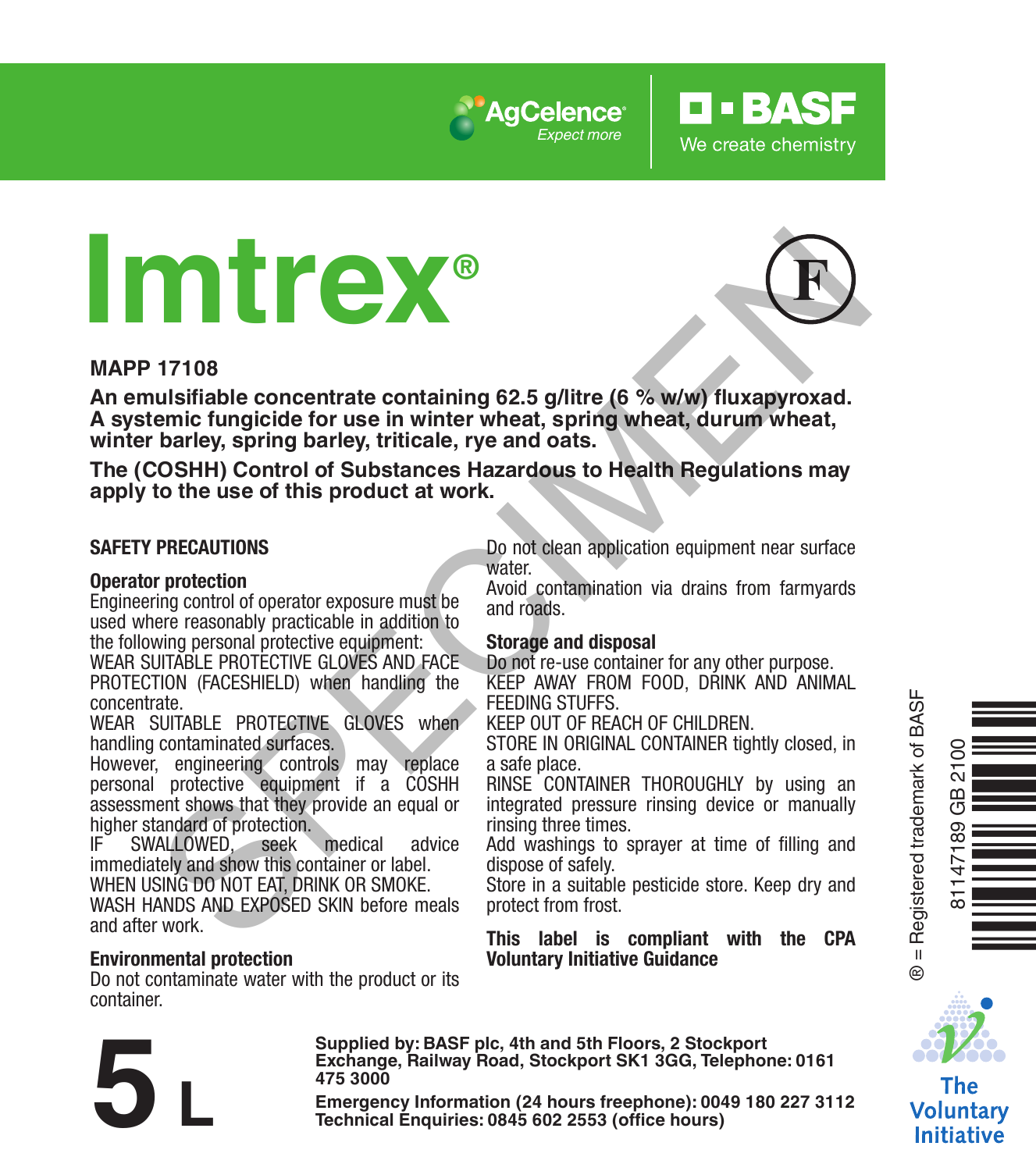# **Imtrex®**

**An emulsifiable concentrate containing 62.5 g/litre (6 % w/w) fluxapyroxad.** 

**Warning**

**Causes serious eye irritation. Harmful if inhaled. May cause harm to breast-fed children. Toxic to aquatic life with long lasting effects.**

# **IMPORTANT INFORMATION**

| Harmful if inhaled.<br>May cause harm to breast-fed children.<br>Toxic to aquatic life with long lasting effects.                                                                                                                                                                                                                                                                                                 |                                   |                                                                     |                               |  |  |  |  |  |  |
|-------------------------------------------------------------------------------------------------------------------------------------------------------------------------------------------------------------------------------------------------------------------------------------------------------------------------------------------------------------------------------------------------------------------|-----------------------------------|---------------------------------------------------------------------|-------------------------------|--|--|--|--|--|--|
| Use only outdoors or in a well-ventilated area.<br>If medical advice is needed, have product container or label at hand.<br>IF INHALED: Remove person to fresh air and keep comfortable for<br>breathing.                                                                                                                                                                                                         |                                   |                                                                     |                               |  |  |  |  |  |  |
| IF IN EYES: Rinse cautiously with water for several minutes. Remove<br>contact lenses, if present and easy to do. Continue rinsing.<br>IF exposed or concerned: Call a POISON CENTRE or doctor/<br>physician.<br>Dispose of contents/container to a licensed hazardous-<br>waste disposal contractor or collection site except for<br>empty clean containers which can be disposed of as non-<br>hazardous waste. |                                   |                                                                     |                               |  |  |  |  |  |  |
|                                                                                                                                                                                                                                                                                                                                                                                                                   |                                   | Contains propanoic acid, 2-hydroxy-, 2-ethylhexyl ester, (2S)-. May |                               |  |  |  |  |  |  |
| produce an allergic reaction.                                                                                                                                                                                                                                                                                                                                                                                     |                                   |                                                                     |                               |  |  |  |  |  |  |
| To avoid risks to human health and the environment, comply with<br>the instructions for use.                                                                                                                                                                                                                                                                                                                      |                                   |                                                                     |                               |  |  |  |  |  |  |
| <b>IMPORTANT INFORMATION</b>                                                                                                                                                                                                                                                                                                                                                                                      |                                   |                                                                     |                               |  |  |  |  |  |  |
| FOR USE ONLY AS AN AGRICULTURAL FUNGICIDE, as directed below:                                                                                                                                                                                                                                                                                                                                                     |                                   |                                                                     |                               |  |  |  |  |  |  |
| <b>Crops</b>                                                                                                                                                                                                                                                                                                                                                                                                      | <b>Maximum individual</b><br>dose | <b>Maximum number of</b><br>treatments                              | Latest time of<br>application |  |  |  |  |  |  |

#### **READ THE LABEL BEFORE USE. USING THIS PRODUCT IN A MANNER THAT IS INCONSISTENT WITH THE LABEL MAY BE AN OFFENCE. FOLLOW THE CODE OF PRACTICE FOR USING PLANT PROTECTION PRODUCTS.**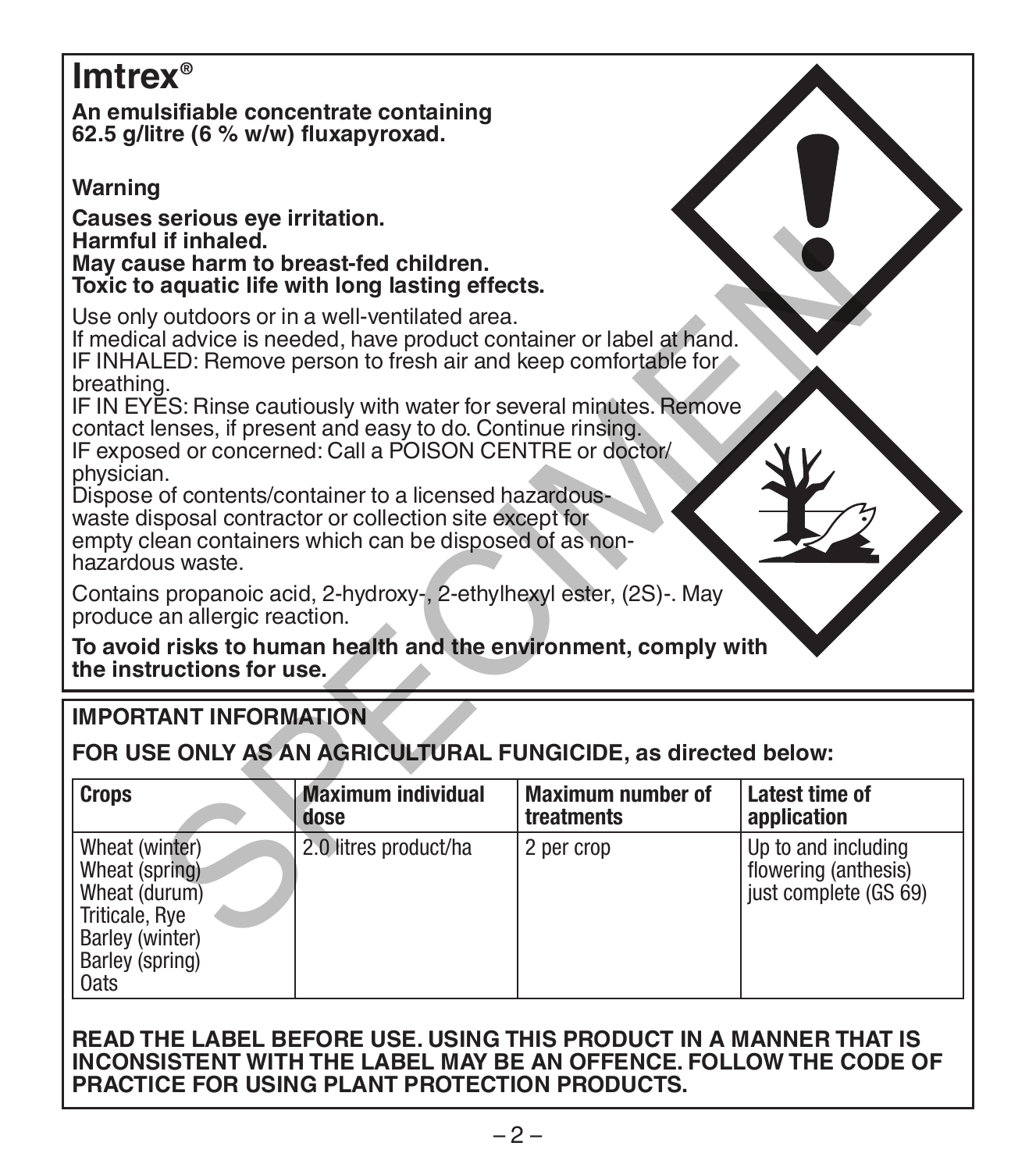# **DIRECTIONS FOR USE**

IMPORTANT: This information is approved as part of the Product Label. All instructions within this section must be read carefully in order to obtain safe and successful use of this product.

# **Restrictions/Warnings**

#### **Disease control**

| In addition, when applied for disease control this product may increase green leaf area |  |  |  |  |  |  |
|-----------------------------------------------------------------------------------------|--|--|--|--|--|--|
| retention of wheat, barley, rye and triticale.                                          |  |  |  |  |  |  |

| Avoid spray drift on to neighbouring crops.<br>When applied to barley intended for malting, refer to the latest timing restrictions for<br>fluxapyroxad given by the British Beer and Pub Association.<br>After spraying, wash out sprayer thoroughly according to manufacturer's guideline<br>and dispose of washings and clean container according to DEFRA Code of Practice<br>and local authority quidelines. |                                                       |           |               |              |           |   |           |           |  |  |
|-------------------------------------------------------------------------------------------------------------------------------------------------------------------------------------------------------------------------------------------------------------------------------------------------------------------------------------------------------------------------------------------------------------------|-------------------------------------------------------|-----------|---------------|--------------|-----------|---|-----------|-----------|--|--|
| <b>Disease control</b>                                                                                                                                                                                                                                                                                                                                                                                            |                                                       |           |               |              |           |   |           |           |  |  |
| Imtrex is a fungicide with protectant and systemic properties for use in winter and spring<br>wheat, durum wheat, winter and spring barley, oats, rye and triticale for disease control<br>as summarised below.<br>In addition, when applied for disease control this product may increase green leaf area<br>retention of wheat, barley, rye and triticale.                                                      |                                                       |           |               |              |           |   |           |           |  |  |
| Winter<br><b>Triticale</b><br>Winter<br><b>Oats</b><br><b>Spring</b><br><b>Spring</b><br><b>Durum</b><br>Rye                                                                                                                                                                                                                                                                                                      |                                                       |           |               |              |           |   |           |           |  |  |
|                                                                                                                                                                                                                                                                                                                                                                                                                   | wheat                                                 | wheat     | barley        | barley       | wheat     |   |           |           |  |  |
| Septoria tritici                                                                                                                                                                                                                                                                                                                                                                                                  | C.                                                    | C         |               |              | C         |   |           | C         |  |  |
| <b>Brown rust</b>                                                                                                                                                                                                                                                                                                                                                                                                 | C.                                                    | C         | $\mathcal{C}$ | $\mathsf{C}$ | C         |   | C         | C.        |  |  |
| Yellow rust                                                                                                                                                                                                                                                                                                                                                                                                       | <b>MC</b>                                             | <b>MC</b> | <b>MC</b>     | <b>MC</b>    | <b>MC</b> |   | <b>MC</b> | <b>MC</b> |  |  |
| Crown rust                                                                                                                                                                                                                                                                                                                                                                                                        |                                                       |           |               |              |           | C |           |           |  |  |
| Net blotch                                                                                                                                                                                                                                                                                                                                                                                                        |                                                       |           | C.            | C            |           |   | ٠         |           |  |  |
| Rhynchosporium                                                                                                                                                                                                                                                                                                                                                                                                    |                                                       |           | $\mathsf{C}$  | C            |           |   | C         |           |  |  |
| Powdery mildew                                                                                                                                                                                                                                                                                                                                                                                                    | R                                                     | R         | R             |              | R         | R | R         | R         |  |  |
| Tan spot                                                                                                                                                                                                                                                                                                                                                                                                          | R.<br>$\overline{R}$<br>R<br>$\overline{\phantom{0}}$ |           |               |              |           |   |           |           |  |  |
|                                                                                                                                                                                                                                                                                                                                                                                                                   |                                                       |           |               |              |           |   |           |           |  |  |

 $C = Full Control$ MC = Moderate Control R = Reduction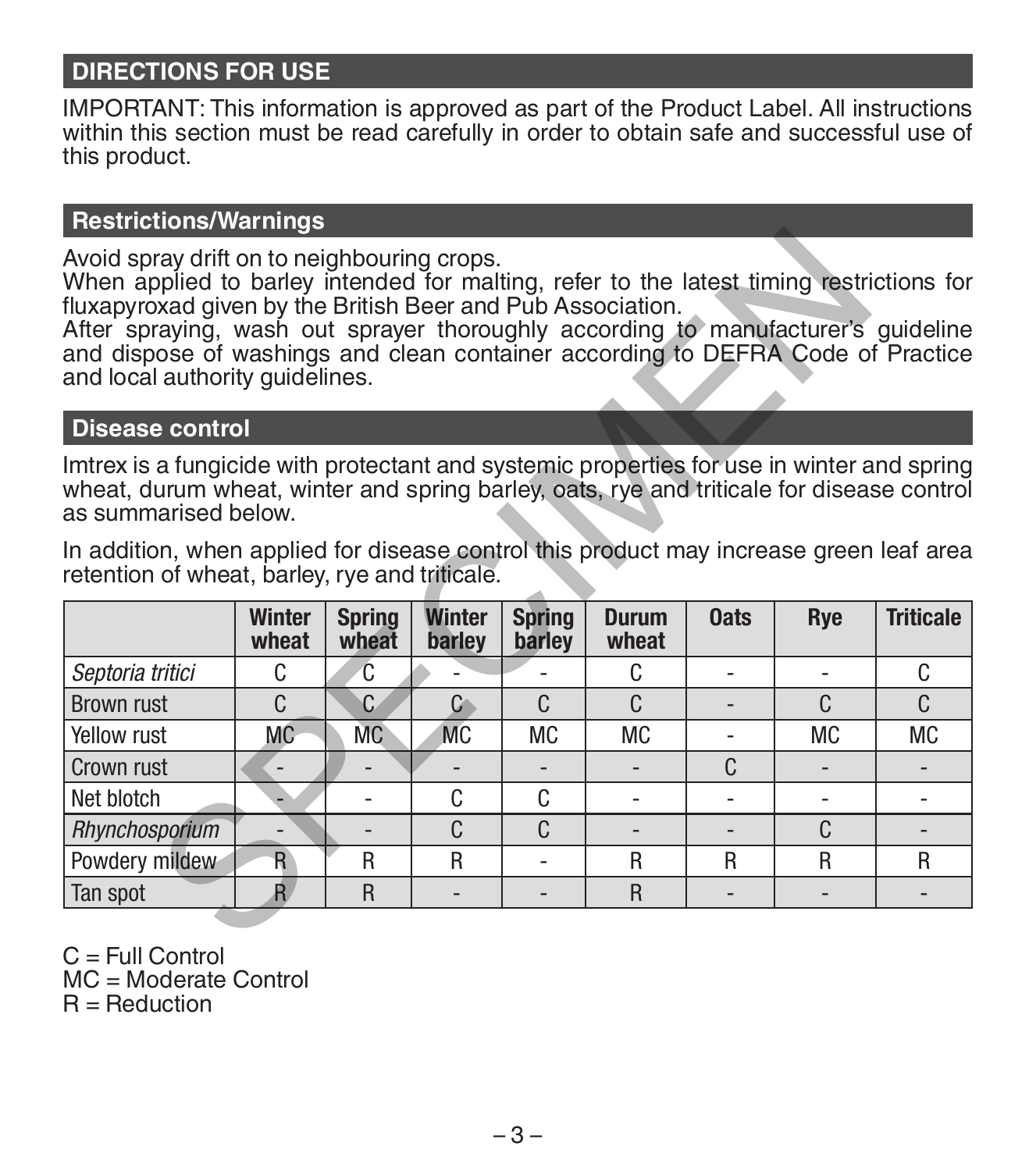### **Resistance Management**

In order to minimise risk of resistance development, Imtrex should always be used in mixture with products with a different mode of action at a dose that will give robust control.

Imtrex should be used in accordance with the instructions for use for the target diseases at the specific growth stages indicated.

Use Imtrex as part of an Integrated Crop Management (ICM) strategy incorporating other methods of control.

You must not apply more than two foliar applications of products containing complex II inhibitors to any cereal crop.

Visit the FRAG-UK website for further advice on resistance management of cereal fungicides.

#### **Crop Specific Information**

For use in all varieties of winter and spring wheat, durum wheat, winter and spring barley, oats, rye and triticale.

#### **Time of Application**

Apply Imtrex at the start of disease attack. A maximum of 2 applications can be made up to and including flowering (anthesis) just complete in winter and spring wheat, durum wheat, winter and spring barley, rye, triticale, and oats. by a as part of an intergrated COp Mariagement (iciviry strategy inct<br>thods of control.<br>thods of control.<br>The properator of products containing c<br>sto any cerator operator.<br>FRAG-UK website for further advice on resistance m

#### **Rate of Application**

Apply Imtrex at 2 litres of product per hectare in a water volume of 150 to 300 litres of water per hectare.

#### **Qualified recommendation**

Imtrex may be applied at 2 litres per hectare in 100 litres water per hectare although efficacy at this reduced volume has not been evaluated. Therefore application at 100 litres water per hectare is at user's risk with regard to biological efficacy.

#### **Mixing and Application**

#### **Mixing**

Half fill the spray tank with clean water and start agitation.

Shake the container well before use and pour in the required amount of product.

Rinse empty containers thoroughly and add rinsings to the spray tank.

Add the remainder of the water and continue agitation until spraying is complete.

When tank mixes are to be used, each product should be added separately to the spray tank, taking due note of any instructions given as to the order of mixing.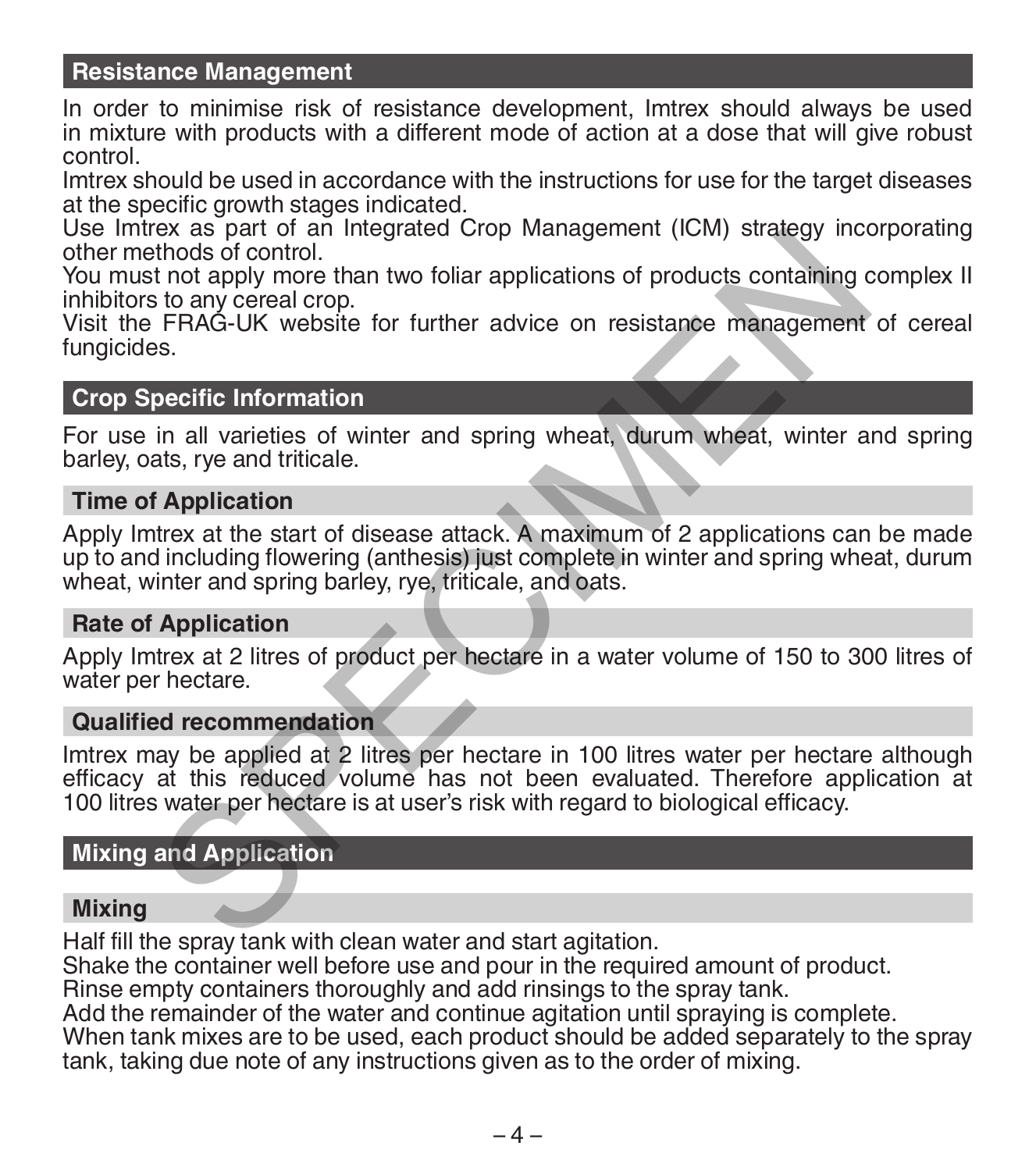# **Application**

Apply as a MEDIUM spray, as defined by BCPC.

# **Following Crops**

After treating a cereal crop with Imtrex: barley, cabbages, carrots, chicory, clover, dwarf beans, field beans, leeks, lettuces, linseed, maize, oats, oilseed rape, onions, peas, potatoes, radishes, ryegrass, soya beans, spinach, sugar beet, sunflowers, triticale and wheat may be sown as the following crop.

#### **Compatibility**

For details of compatibilities contact your distributor, local BASF representative or the BASF Technical Services Hotline: 0845 602 2553 or visit our website on: www. agriCentre.basf.co.uk.

### **The following does not form part of the authorised label text.**

With many products there is a general risk of resistance developing to the active ingredients. For this reason a change in activity cannot be ruled out. It is generally impossible to predict with certainty how resistance may develop because there are so many crop and use connected ways of influencing this. We therefore have to exclude liability for damage or loss attributable to any such resistance that may develop. To help minimise any loss in activity the BASF recommended rate should in all events be adhered to.

Numerous, particularly regional or regionally attributable, factors can influence the activity of the product. Examples include weather and soil conditions, crop plant varieties, crop rotation, treatment times, application amounts, admixture with other products, appearance of organisms resistant to active ingredients and spraying techniques. Under particular conditions a change in activity or damage to plants cannot be ruled out. The manufacturer or supplier is therefore unable to accept any liability in such circumstances. All goods supplied by us are of high grade and we believe them to be suitable, but as we cannot exercise control over their mixing or use or the weather conditions during and after application, which may affect the performance of the material, all conditions and warranties, statutory or otherwise, as to the quality or fitness for any purpose of our goods are excluded and no responsibility will be accepted by us for any damage or injury whatsoever arising from their storage, handling, application or use; but nothing should be deemed to exclude or restrict any liability upon us which cannot be excluded or restricted under the provisions of the Unfair Contract Terms Act 1977 or any similar applicable l aw.i, radishes, ryegrass, soya beans, spinach, sugar beet, sunflowers, triticale<br>ay be sown as the following crop.<br>Tibility<br>ay be sown as the following crop.<br>Tibility<br>IS of compatibilities contact your distributor, local BASF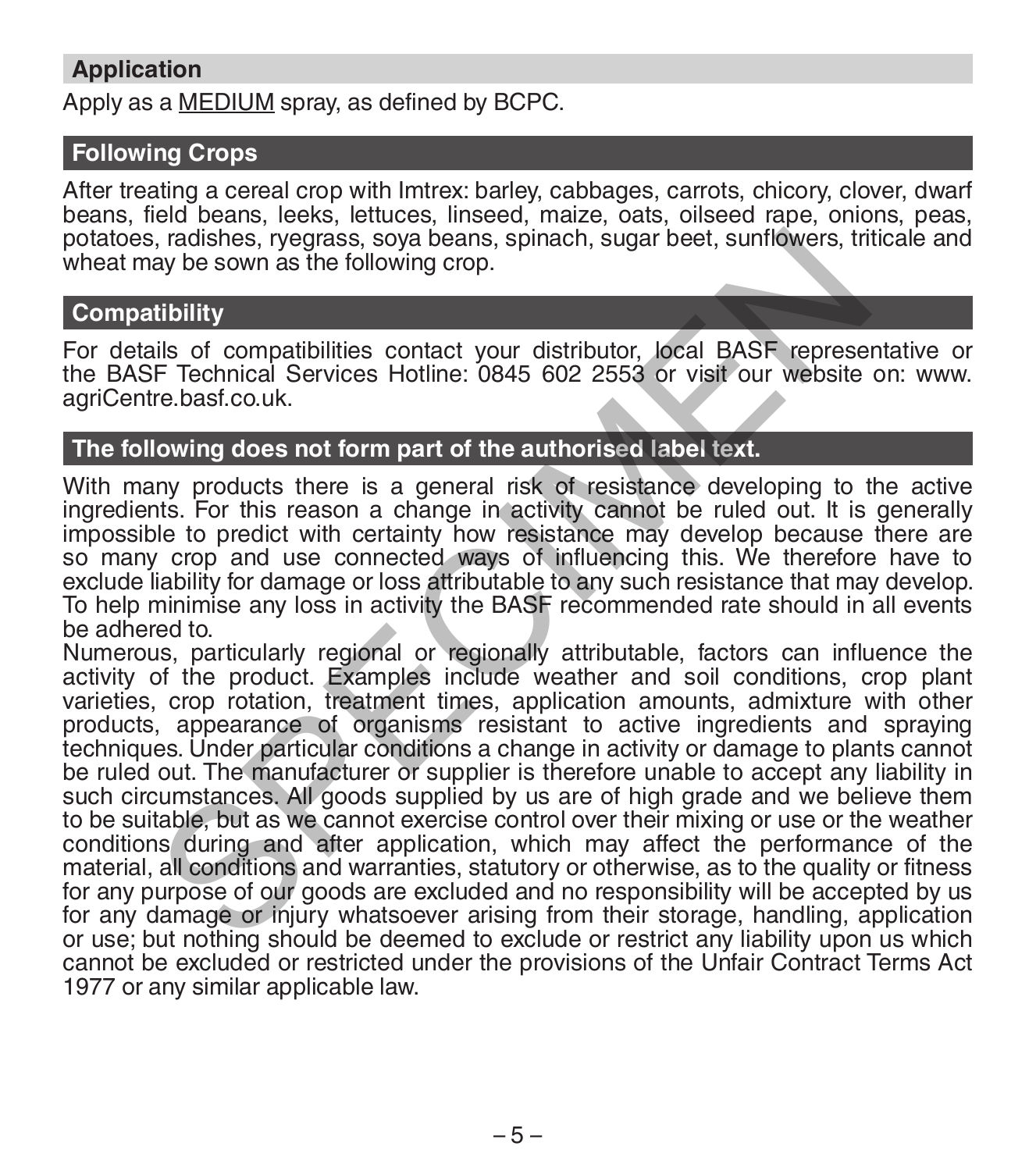# **Section 6 of the Health and Safety at Work Act**

### **Additional Product Safety Information**

The product label provides information on a specific pesticidal use of the product; do not use otherwise, unless you have assessed any potential hazard involved, the safety measures required and that the particular use has "off-label" approval or is otherwise permitted under the Plant Protection Product Regulations (EC) No 1107/2009.

The information on this label is based on the best available information including data from test results.

#### **Safety Data Sheet**

To access the Safety Data Sheet for this product scan the QR code or use the weblink below:



agricentre.basf.co.uk/Imtrex/MSDS

Alternatively, contact your supplier.